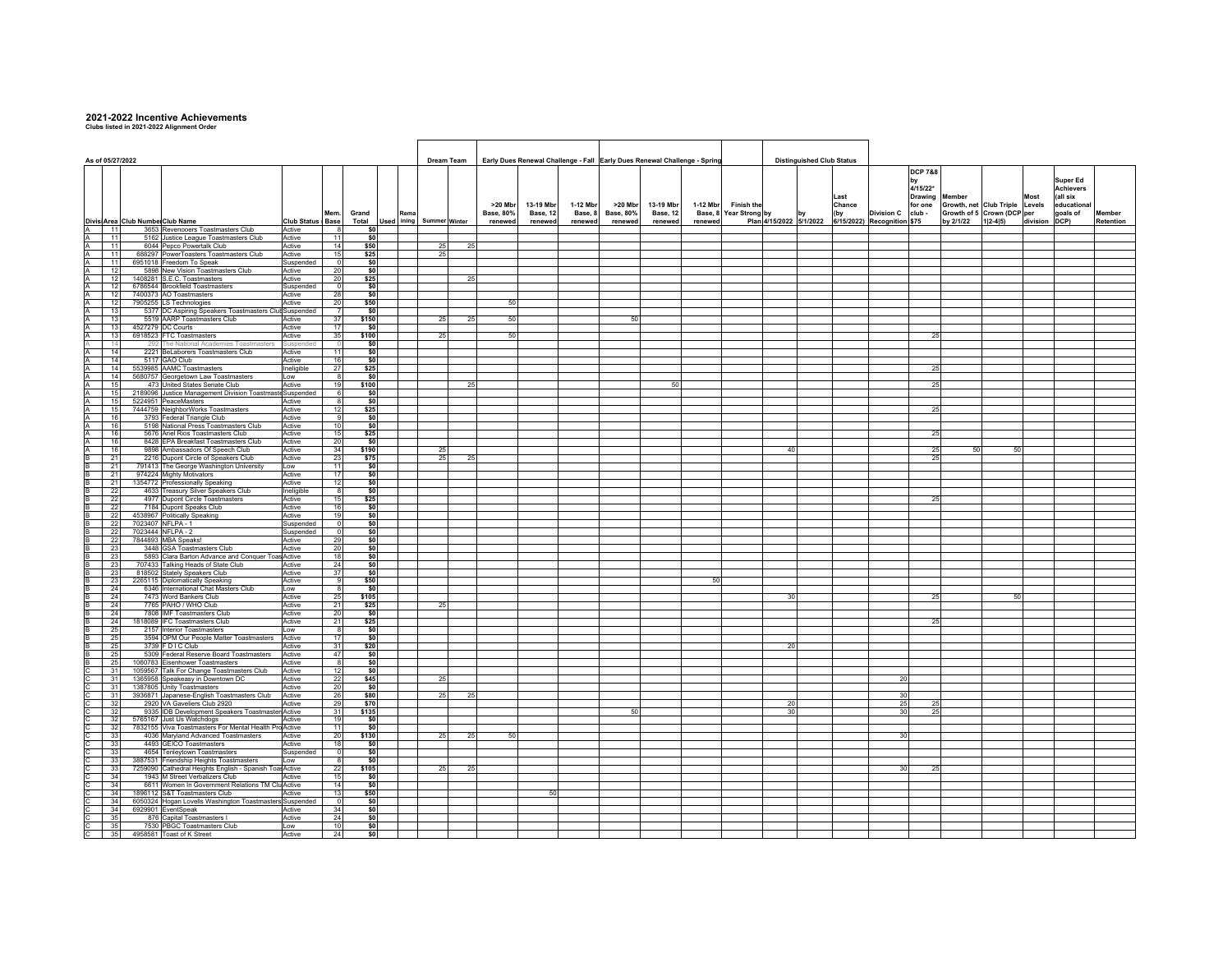## **2021-2022 Incentive Achievements Clubs listed in 2021-2022 Alignment Order**

|                  |  |                                                                                                        |                      |                          |               |            |            |                      |    |               |           |          | Early Dues Renewal Challenge - Fall Early Dues Renewal Challenge - Spring |           |          |                        | <b>Distinguished Club Status</b> |  |        |                             |                    |                                |               |                       |           |
|------------------|--|--------------------------------------------------------------------------------------------------------|----------------------|--------------------------|---------------|------------|------------|----------------------|----|---------------|-----------|----------|---------------------------------------------------------------------------|-----------|----------|------------------------|----------------------------------|--|--------|-----------------------------|--------------------|--------------------------------|---------------|-----------------------|-----------|
| As of 05/27/2022 |  |                                                                                                        |                      |                          |               | Dream Team |            |                      |    |               |           |          |                                                                           |           |          |                        |                                  |  |        |                             |                    |                                |               |                       |           |
|                  |  |                                                                                                        |                      |                          |               |            |            |                      |    |               |           |          |                                                                           |           |          |                        |                                  |  |        |                             | <b>DCP 7&amp;8</b> |                                |               |                       |           |
|                  |  |                                                                                                        |                      |                          |               |            |            |                      |    |               |           |          |                                                                           |           |          |                        |                                  |  |        |                             | 4/15/22*           |                                |               | Super Ed<br>Achievers |           |
|                  |  |                                                                                                        |                      |                          |               |            |            |                      |    |               |           |          |                                                                           |           |          |                        |                                  |  | Last   |                             | <b>Drawing</b>     | lember                         | Most          | (all six              |           |
|                  |  |                                                                                                        |                      |                          |               |            |            |                      |    | >20 Mbr       | 13-19 Mbr | 1-12 Mbr | >20 Mbr                                                                   | 13-19 Mbr | 1-12 Mbr | <b>Finish the</b>      |                                  |  | Chance |                             | for one            | Growth, net Club Triple Levels |               | educational           |           |
|                  |  |                                                                                                        |                      | Mem                      | Grand         |            |            |                      |    | Base, 80%     | Base, 12  | Base, 8  | <b>Base, 80%</b>                                                          | Base, 12  |          | Base, 8 Year Strong by |                                  |  | (by    | <b>Division C</b>           | club -             | Growth of 5 Crown (DCP per     |               | goals of              | Member    |
|                  |  | Divisi Area Club Numbe Club Name<br>35<br>7895684 KCS Malayalam Toastmasters (English a Active         | <b>Club Status</b>   | Base<br>21               | Total<br>\$50 |            | Used ining | <b>Summer Winter</b> |    | renewed<br>50 | renewed   | renewed  | renewee                                                                   | renewed   | renewed  |                        | Plan 4/15/2022 5/1/2022          |  |        | 6/15/2022) Recognition \$75 |                    | by 2/1/22<br>$1 2-4 5)$        | division DCP) |                       | Retention |
|                  |  | 36<br>3290 Peacetimers Club                                                                            | Active               | 21                       | \$45          |            |            |                      | 25 |               |           |          |                                                                           |           |          |                        |                                  |  |        | 20                          |                    |                                |               |                       |           |
|                  |  | 36<br>6124 Capitol Hill Speakers Club                                                                  | Active               | 9                        | \$0           |            |            |                      |    |               |           |          |                                                                           |           |          |                        |                                  |  |        |                             |                    |                                |               |                       |           |
|                  |  | 6966899 USAC Speaks<br>36                                                                              | Active               |                          | \$75          |            |            |                      |    |               |           |          |                                                                           |           |          |                        |                                  |  |        |                             | 25                 | 50                             |               |                       |           |
|                  |  | 36<br>5509300 Creative Toastmasters<br>36<br>5873962 PHOENIX RIZING                                    | Suspended<br>Active  | $\Omega$<br>12           | \$0<br>\$0    |            |            |                      |    |               |           |          |                                                                           |           |          |                        |                                  |  |        |                             |                    |                                |               |                       |           |
|                  |  | 36<br>6513453 HB Toastmasters Club                                                                     | Ineligible           | 20                       |               | \$0        |            |                      |    |               |           |          |                                                                           |           |          |                        |                                  |  |        |                             |                    |                                |               |                       |           |
| $rac{C}{D}$      |  | 7910286 Global Business Leaders<br>36                                                                  | Active               | 26                       | \$75          |            |            | 25                   |    | 50            |           |          |                                                                           |           |          |                        |                                  |  |        |                             |                    |                                |               |                       |           |
|                  |  | 41<br>2226 Phoenix - DC Club #2226                                                                     | Suspended            | -61                      | \$0           |            |            |                      |    |               |           |          |                                                                           |           |          |                        |                                  |  |        |                             |                    |                                |               |                       |           |
| D_               |  | 41<br>692953 DTM Leaders Toastmasters Club                                                             | Active               | 19                       | \$25          |            |            | 25                   |    |               |           |          |                                                                           |           |          |                        |                                  |  |        |                             |                    |                                |               |                       |           |
| o o o            |  | 41<br>695483 Shilohites Toastmasters Club<br>41<br>6861912 The St. Augustine Toastmasters Club         | Low<br>Active        | 9<br>17                  | \$0           | \$0        |            |                      |    |               |           |          |                                                                           |           |          |                        |                                  |  |        |                             |                    |                                |               |                       |           |
|                  |  | 41<br>7114241 Woodridge DC Toastmasters                                                                | Active               | 16                       | \$0           |            |            |                      |    |               |           |          |                                                                           |           |          |                        |                                  |  |        |                             |                    |                                |               |                       |           |
| D.               |  | 42<br>3496 Goddard Club                                                                                | Active               | 24                       | \$100         |            |            |                      |    | 50            |           |          | 50                                                                        |           |          |                        |                                  |  |        |                             |                    |                                |               |                       |           |
| D                |  | 6287 Spring Speakers Toastmasters Club<br>42                                                           | Active               | 30                       | \$100         |            |            | 25                   | 25 |               |           |          |                                                                           |           |          |                        |                                  |  |        |                             |                    | 50                             |               |                       |           |
| D<br>D           |  | 42<br>8709 DHCD Straight Talkers Club<br>42<br>9216 Space SpeakersToastmasters Club                    | Suspended<br>Low     | - 0<br>12                | \$0<br>\$0    |            |            |                      |    |               |           |          |                                                                           |           |          |                        |                                  |  |        |                             |                    |                                |               |                       |           |
| D                |  | 42<br>2356169 Take Flight Toastmasters                                                                 | Active               | 12                       | \$150         |            |            | 25                   | 25 |               |           |          |                                                                           |           | 50       |                        |                                  |  |        |                             |                    | 50                             |               |                       |           |
| D                |  | 43<br>132 Riverside Toastmasters Club                                                                  | Active               | 19                       | \$0           |            |            |                      |    |               |           |          |                                                                           |           |          |                        |                                  |  |        |                             |                    |                                |               |                       |           |
| D                |  | 43<br>1260 Federal Center Club                                                                         | Active               | 17                       | \$25          |            |            | 25                   |    |               |           |          |                                                                           |           |          |                        |                                  |  |        |                             |                    |                                |               |                       |           |
| D                |  | 43<br>3331 Wiley Toastmasters Club<br>43<br>2789724 Metro CTF                                          | Active<br>Active     | 13<br>11                 |               | \$0<br>\$0 |            |                      |    |               |           |          |                                                                           |           |          |                        |                                  |  |        |                             |                    |                                |               |                       |           |
| D<br>D           |  | 3797 NTL Advanced Speakers Club<br>44                                                                  | Active               | 23                       | \$50          |            |            | 25                   | 25 |               |           |          |                                                                           |           |          |                        |                                  |  |        |                             |                    |                                |               |                       |           |
| D                |  | 44<br>624924 Greenbelt Toastmasters                                                                    | Active               | 25                       | \$80          |            |            | 25                   |    |               |           |          |                                                                           |           |          |                        | 30                               |  |        |                             | 25                 |                                |               |                       |           |
| D                |  | 44<br>1983973 College Park Toastmasters                                                                | Suspended            | -61                      |               | \$0        |            |                      |    |               |           |          |                                                                           |           |          |                        |                                  |  |        |                             |                    |                                |               |                       |           |
| D.               |  | 44<br>5291708 Rivertech                                                                                | Active               | 13                       |               | \$0        |            |                      |    |               |           |          |                                                                           |           |          |                        |                                  |  |        |                             |                    |                                |               |                       |           |
| D<br>D           |  | 9720 Professionals Reaching Out for Success Active<br>45<br>45<br>911520 MBC Toastmasters Club         | Active               | 17                       | \$0           | \$0        |            |                      |    |               |           |          |                                                                           |           |          |                        |                                  |  |        |                             |                    |                                |               |                       |           |
| D                |  | 45<br>3992893 UMGC Power Speakers                                                                      | Active               | $\frac{20}{15}$          | \$25          |            |            | 25                   |    |               |           |          |                                                                           |           |          |                        |                                  |  |        |                             |                    |                                |               |                       |           |
| D                |  | 45<br>6708584 Prince George's County Women's Bureau Active                                             |                      | 12                       | \$0           |            |            |                      |    |               |           |          |                                                                           |           |          |                        |                                  |  |        |                             |                    |                                |               |                       |           |
| D                |  | 46<br>176 Triple-Crown Club                                                                            | Active               | 12                       | \$50          |            |            |                      |    |               |           |          |                                                                           |           | 50       |                        |                                  |  |        |                             |                    |                                |               |                       |           |
| D<br>D           |  | 46<br>3320383 Go Pro<br>46<br>4301400 Speakers On Nebo Way                                             | Active<br>Active     | 18<br>20                 | \$0<br>\$25   |            |            | 25                   |    |               |           |          |                                                                           |           |          |                        |                                  |  |        |                             |                    |                                |               |                       |           |
| D                |  | 46<br>7039651 Prince Emmanuel SDA Toastmasters                                                         | Active               | 14                       | \$0           |            |            |                      |    |               |           |          |                                                                           |           |          |                        |                                  |  |        |                             |                    |                                |               |                       |           |
|                  |  | 51<br>1999 Greater Olney Toastmasters [GOT]                                                            | Active               | 16                       | \$25          |            |            | 25                   |    |               |           |          |                                                                           |           |          |                        |                                  |  |        |                             |                    |                                |               |                       |           |
|                  |  | 51<br>2394 Germantown Toastmasters Club                                                                | Active               | 13                       | \$25          |            |            | 25                   |    |               |           |          |                                                                           |           |          |                        |                                  |  |        |                             |                    |                                |               |                       |           |
|                  |  | 51<br>744718 Hopeful Communicators Club<br>51<br>1502233 Wheaton Community                             | Active<br>Active     | 10<br>20                 | \$50<br>\$25  |            |            | 25                   |    |               |           |          |                                                                           |           | 50       |                        |                                  |  |        |                             |                    |                                |               |                       |           |
|                  |  | 51<br>1511104 Speak Lead Serve                                                                         | Low                  | 11                       | \$0           |            |            |                      |    |               |           |          |                                                                           |           |          |                        |                                  |  |        |                             |                    |                                |               |                       |           |
|                  |  | 52<br>3495 NIST Toastmasters Club                                                                      | Active               | 21                       | \$25          |            |            |                      | 25 |               |           |          |                                                                           |           |          |                        |                                  |  |        |                             |                    |                                |               |                       |           |
|                  |  | 52<br>2072353 AZ Orators                                                                               | Active               | 20                       |               | \$0        |            |                      |    |               |           |          |                                                                           |           |          |                        |                                  |  |        |                             |                    |                                |               |                       |           |
|                  |  | 52<br>2116638 Speak AZ Toastmasters<br>7615250 Adventist HealthCare Toastmasters<br>52                 | Active<br>Active     | 27                       | \$25<br>\$75  |            |            | 25                   |    |               |           |          | 50                                                                        |           |          |                        |                                  |  |        |                             | 25                 |                                |               |                       |           |
|                  |  | 52<br>7707856 Emerging Voices                                                                          | Ineligible           | 26<br>31                 | \$0           |            |            |                      |    |               |           |          |                                                                           |           |          |                        |                                  |  |        |                             |                    |                                |               |                       |           |
|                  |  | 53<br>4223 Twinbrook Club                                                                              | Active               | -91                      |               | \$0        |            |                      |    |               |           |          |                                                                           |           |          |                        |                                  |  |        |                             |                    |                                |               |                       |           |
|                  |  | 4818 Gene Toasters Toastmasters Club<br>53                                                             | Active               | 24                       |               | \$0        |            |                      |    |               |           |          |                                                                           |           |          |                        |                                  |  |        |                             |                    |                                |               |                       |           |
|                  |  | 53<br>955777 Sodexo Toastmasters By Frances Nam<br>53<br>1763170 Bioreliance Speaks! Toastmasters Club | Active<br>Active     | 31<br>21                 | \$25<br>\$0   |            |            |                      | 25 |               |           |          |                                                                           |           |          |                        |                                  |  |        |                             |                    |                                |               |                       |           |
|                  |  | 53<br>2871678 Rio Toastmasters                                                                         | Active               | 10 <sup>1</sup>          | \$0           |            |            |                      |    |               |           |          |                                                                           |           |          |                        |                                  |  |        |                             |                    |                                |               |                       |           |
|                  |  | 5437 Vagabond Toastmasters Club<br>54                                                                  | Active               | 20                       | \$165         |            |            | 25                   | 25 |               |           |          |                                                                           |           |          |                        |                                  |  |        |                             | 25                 | 50                             |               | 40                    |           |
|                  |  | 54<br>6968 Turning Point Club                                                                          | Active               | 8                        | \$0           |            |            |                      |    |               |           |          |                                                                           |           |          |                        |                                  |  |        |                             |                    |                                |               |                       |           |
|                  |  | 54<br>7012 Sunrise Toastmasters Club<br>54<br>614319 Derwood Communicators                             | Active<br>Ineligible | 21<br>12                 | \$75<br>\$0   |            |            | 25                   |    |               |           |          |                                                                           |           |          |                        |                                  |  |        |                             |                    | 50                             |               |                       |           |
|                  |  | 54<br>4106046 Spiritually Speaking Toastmasters                                                        | Active               | $6\overline{6}$          | \$0           |            |            |                      |    |               |           |          |                                                                           |           |          |                        |                                  |  |        |                             |                    |                                |               |                       |           |
|                  |  | 55<br>1212 Montgomery Village Toastmasters Club                                                        | Active               | 15                       | \$50          |            |            | 25                   | 25 |               |           |          |                                                                           |           |          |                        |                                  |  |        |                             |                    |                                |               |                       |           |
|                  |  | 55<br>2279 Business Oriented Toastmasters                                                              | Active               | 22                       | \$0           |            |            |                      |    |               |           |          |                                                                           |           |          |                        |                                  |  |        |                             |                    |                                |               |                       |           |
|                  |  | 55<br>2408 EasyTech Toastmasters<br>55<br>4153 Town Center Talkers Club                                | Active<br>Suspended  | $-11$<br>$\Omega$        | SO.<br>\$0    |            |            |                      |    |               |           |          |                                                                           |           |          |                        |                                  |  |        |                             |                    |                                |               |                       |           |
|                  |  | 55<br>4580 Effective Communicators                                                                     | Active               | 10                       | \$50          |            |            |                      |    |               |           |          |                                                                           |           |          |                        |                                  |  |        |                             |                    | 50                             |               |                       |           |
|                  |  | 56<br>7161 Lewis Smith Toastmasters Club                                                               | Active               | 20                       | \$0           |            |            |                      |    |               |           |          |                                                                           |           |          |                        |                                  |  |        |                             |                    |                                |               |                       |           |
|                  |  | 56<br>864035 Sky High Speakers Club                                                                    | Suspended            | $\overline{\phantom{a}}$ | \$0           |            |            |                      |    |               |           |          |                                                                           |           |          |                        |                                  |  |        |                             |                    |                                |               |                       |           |
|                  |  | 56<br>3092535 Universally Speaking Toastmasters                                                        | Active               | 20                       | \$125         |            |            |                      | 25 | 50            |           |          |                                                                           |           |          |                        |                                  |  |        |                             |                    | 50                             |               |                       |           |
|                  |  | 56<br>3646679 Francophones du Monde<br>56<br>7679495 Montgomery College Global Leaders and Active      | Active               | 21<br>10                 | \$0<br>\$0    |            |            |                      |    |               |           |          |                                                                           |           |          |                        |                                  |  |        |                             |                    |                                |               |                       |           |
|                  |  | 61<br>3941 B M D Toastmasters Club                                                                     | Active               | 13                       | \$0           |            |            |                      |    |               |           |          |                                                                           |           |          |                        |                                  |  |        |                             |                    |                                |               |                       |           |
|                  |  | 61<br>899228 Toasted by Proxy Club                                                                     | Active               | -9                       | \$50          |            |            |                      |    |               |           | 50       |                                                                           |           |          |                        |                                  |  |        |                             |                    |                                |               |                       |           |
|                  |  | 61<br>1154377 Speech Regulators                                                                        | Active               | 35                       | \$50          |            |            |                      |    |               |           |          | 50                                                                        |           |          |                        |                                  |  |        |                             |                    |                                |               |                       |           |
|                  |  | 61<br>2014122 The FDA Metroparkers<br>62<br>502 Parklawn Toastmasters Club                             | Active<br>Active     | 23<br>21                 | \$50<br>\$75  |            |            | 25                   |    |               |           |          | 50                                                                        |           |          |                        |                                  |  |        |                             |                    | 50                             |               |                       |           |
|                  |  | 62<br>1510 Montgomery County Govt. Club                                                                | Active               | 13                       | \$0           |            |            |                      |    |               |           |          |                                                                           |           |          |                        |                                  |  |        |                             |                    |                                |               |                       |           |
|                  |  | 1208436 SAMHSA Toastmasters<br>62                                                                      | Active               | 12                       | \$0           |            |            |                      |    |               |           |          |                                                                           |           |          |                        |                                  |  |        |                             |                    |                                |               |                       |           |
|                  |  | 1413695<br><b>USPeakers</b><br>62                                                                      | Active               | 24<br>13                 | \$75          |            |            | 25                   |    | 50            | 50        |          |                                                                           |           |          |                        |                                  |  |        |                             |                    |                                |               |                       |           |
|                  |  | 62<br>3714674 AHRQ Toastmasters Club<br>63<br>3421 N I H Club                                          | Active<br>Active     | 18                       | \$75<br>\$50  |            |            |                      | 25 |               | 50        |          |                                                                           |           |          |                        |                                  |  |        |                             |                    |                                |               |                       |           |
|                  |  | 6973 Locke and Key Toastmasters<br>63                                                                  | Active               | 15                       | \$50          |            |            |                      |    |               |           |          |                                                                           | 50        |          |                        |                                  |  |        |                             |                    |                                |               |                       |           |